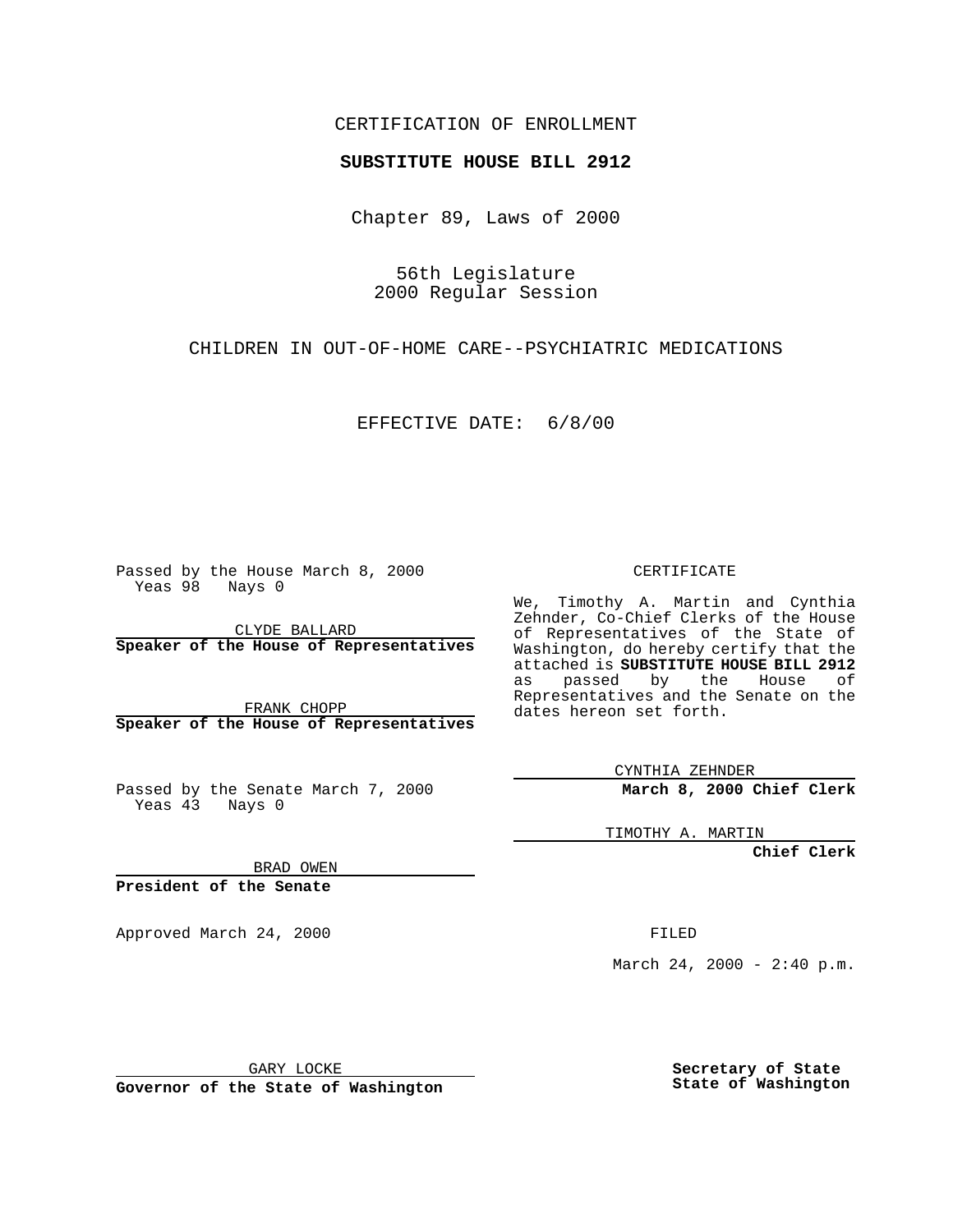## **SUBSTITUTE HOUSE BILL 2912** \_\_\_\_\_\_\_\_\_\_\_\_\_\_\_\_\_\_\_\_\_\_\_\_\_\_\_\_\_\_\_\_\_\_\_\_\_\_\_\_\_\_\_\_\_\_\_

\_\_\_\_\_\_\_\_\_\_\_\_\_\_\_\_\_\_\_\_\_\_\_\_\_\_\_\_\_\_\_\_\_\_\_\_\_\_\_\_\_\_\_\_\_\_\_

AS AMENDED BY THE SENATE

Passed Legislature - 2000 Regular Session

**State of Washington 56th Legislature 2000 Regular Session**

**By** House Committee on Children & Family Services (originally sponsored by Representatives Boldt and Clements)

Read first time 02/02/2000. Referred to Committee on .

 AN ACT Relating to use of psychiatric medications by children in state custody; and creating a new section.

BE IT ENACTED BY THE LEGISLATURE OF THE STATE OF WASHINGTON:

 NEW SECTION. **Sec. 1.** (1) The department of social and health services shall report to the legislature the following information regarding children in out-of-home care who remained in out-of-home care longer than ninety days for at least one placement episode and received "fee for service" medical assistance during fiscal year 1999:

 (a) The number of children who were prescribed medication during an out-of-home care episode;

 (b) The medical diagnosis for all children on prescribed medications;

 (c) The number, types, and frequency of medications prescribed to children;

(d) The number of children receiving multiple medications;

(e) The number of children prescribed Ritalin; and

 (f) The total number of children in out-of-home care episodes exceeding ninety days during fiscal year 1999, and the number of those children receiving medication.